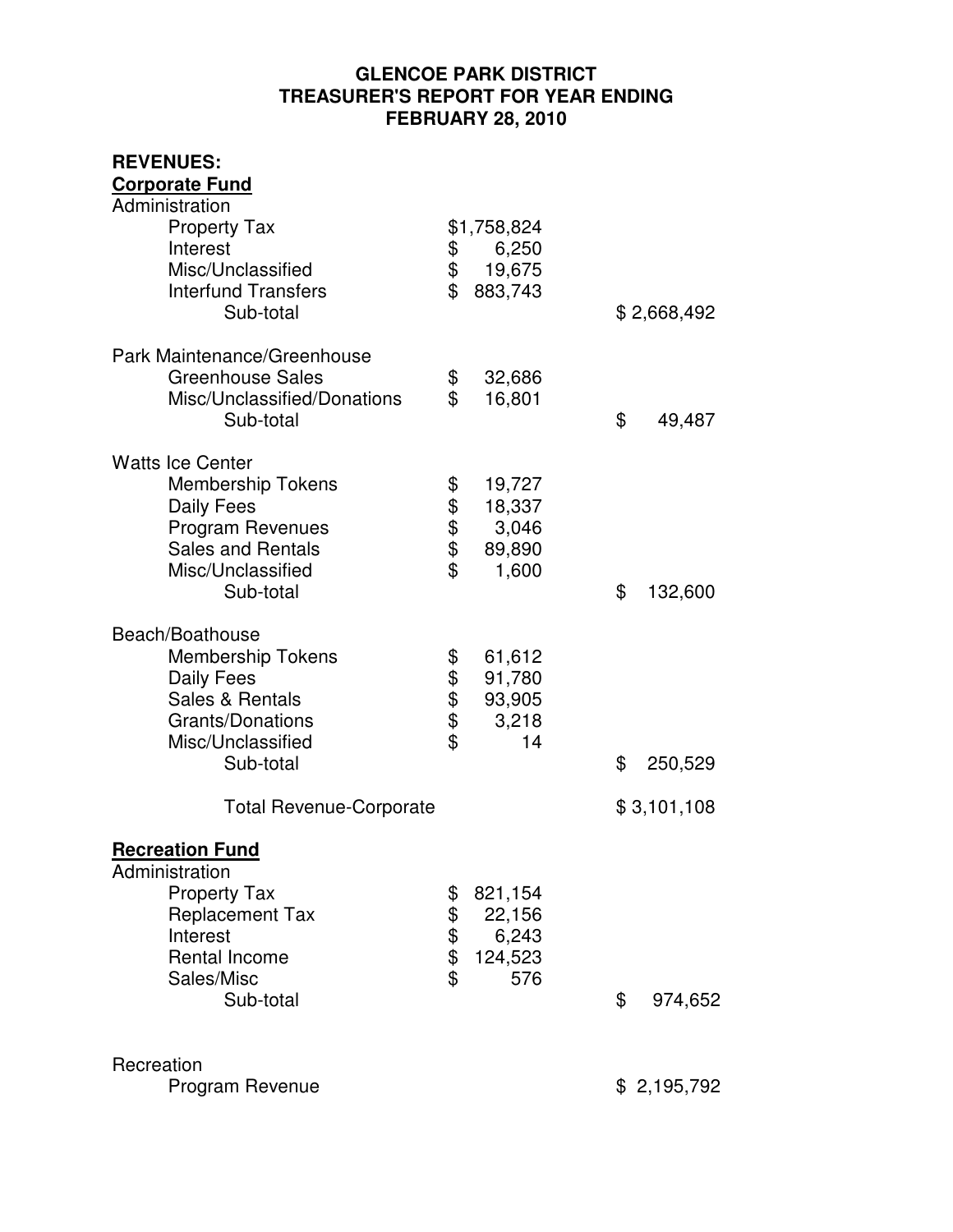| Day Care<br>Program Revenue<br>Misc/Unclassified                                                                             | \$<br>\$       | 530,757<br>6,962               |          |                 |
|------------------------------------------------------------------------------------------------------------------------------|----------------|--------------------------------|----------|-----------------|
| Sub-total                                                                                                                    |                |                                | \$       | 537,719         |
| <b>Total Revenue-Recreation</b>                                                                                              |                |                                |          | \$3,708,163     |
| <b>Special Recreation Fund</b><br><b>Property Tax</b>                                                                        |                |                                | \$       | 152,400         |
| <b>Pension/Retirement Fund</b><br><b>Property Tax</b><br><b>Replacement Tax</b><br>Interest<br>Sub-total                     | \$<br>\$<br>\$ | 443,866<br>2,104<br>1,385      | \$       | 447,355         |
| <b>Debt Service Fund</b><br><b>Property Tax</b><br>Interest<br>Sub-total                                                     | \$             | \$1,295,729<br>2,507           |          | \$1,298,236     |
| <b>Liability Insurance Fund</b><br><b>Property Tax</b><br>Interest<br>Misc/Unclassified<br>Sub-total                         | \$<br>\$<br>\$ | 112,074<br>537<br>1,695        | \$       | 114,306         |
| <b>Workers Compensation Fund</b><br><b>Property Tax</b><br>Interest<br>Sub-total<br><b>Audit Fund</b><br><b>Property Tax</b> | \$<br>\$       | 24,412<br>262                  | \$<br>\$ | 24,674<br>9,986 |
| <b>Capital Projects Fund</b><br>Interest<br><b>Interfund Transfer</b><br>Donations<br><b>Misc</b><br>Sub-total               | \$\$\$\$       | 536<br>425,000<br>20,000<br>15 | \$       | 445,550         |
| <b>Impact Fee Fund</b><br>Donations                                                                                          |                |                                | \$       | 8,000           |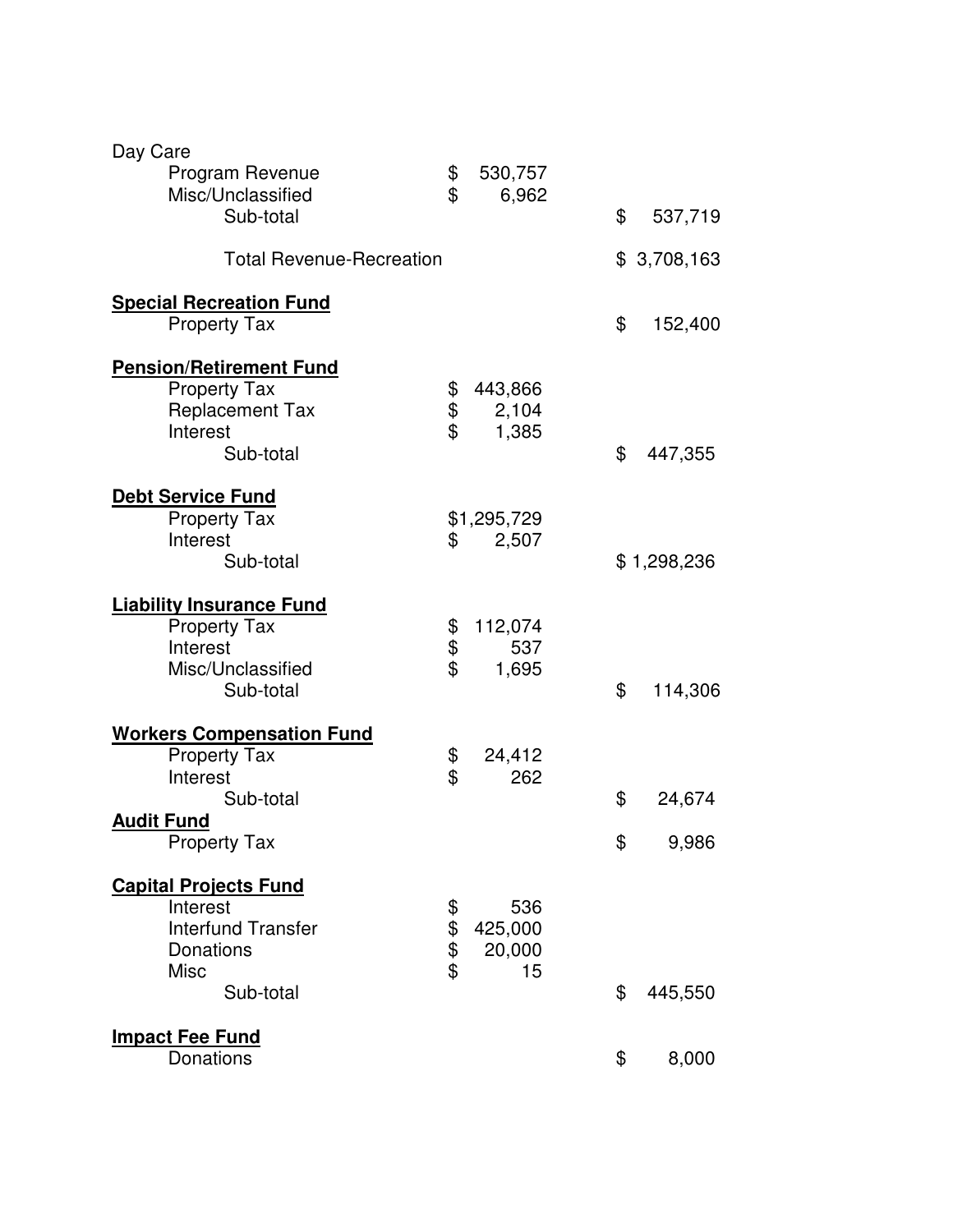| <b>Community Ctr Improvement Fund</b>                                                                          |                      |                                       |                                                |
|----------------------------------------------------------------------------------------------------------------|----------------------|---------------------------------------|------------------------------------------------|
| Interest<br><b>Interfund Transfer</b><br>Donations<br>Grants<br>Sub-total                                      | \$<br>\$<br>\$<br>\$ | 220<br>1,217,531<br>512,500<br>70,000 | \$<br>1,800,251                                |
| <b>Restricted Donations Fund</b>                                                                               |                      |                                       |                                                |
| Donations                                                                                                      | \$                   | 25,000                                |                                                |
| Interest                                                                                                       | \$                   | 1,270                                 |                                                |
| Sub-total                                                                                                      |                      |                                       | \$<br>26,270                                   |
| <b>Grand Total Revenue-ALL FUNDS</b><br><b>Less: Interfund Transfers</b><br><b>Net Total Revenue-ALL FUNDS</b> |                      |                                       | \$<br>\$11,136,299<br>\$2,526,274<br>8,610,025 |
| <b>EXPENDITURES:</b><br><b>Corporate Fund</b><br>Administration                                                |                      |                                       |                                                |
| Salaries/Wages                                                                                                 | \$                   | 431,736                               |                                                |
| Utilities/Contractual Services                                                                                 |                      | 135,091                               |                                                |
| <b>Supplies</b>                                                                                                | \$                   | 14,837                                |                                                |
| Insurance & Fixed Charges                                                                                      | \$                   | 279,121                               |                                                |
| <b>Interfund Transfer</b><br>Sub-total                                                                         | \$                   | 888,531                               | \$<br>1,749,316                                |
| Park Maintenance/Greenhouse                                                                                    |                      |                                       |                                                |
| Salaries/Wages                                                                                                 | \$                   | 397,896                               |                                                |
| Utilities/Contractual Services                                                                                 | \$                   | 113,532                               |                                                |
| <b>Supplies</b>                                                                                                | \$                   | 78,399                                |                                                |
| <b>Fixed Charges</b>                                                                                           | \$<br>\$             | 639                                   |                                                |
| Capital Improvements<br><b>Interfund Transfer</b>                                                              | \$                   | 95,948<br>235,758                     |                                                |
| Sub-total                                                                                                      |                      |                                       | \$<br>922,172                                  |
| <b>Watts Ice Center</b>                                                                                        |                      |                                       |                                                |
| Salaries/Wages                                                                                                 | \$                   | 94,749                                |                                                |
| Utilities/Contractual Services                                                                                 | \$                   | 77,958                                |                                                |
| <b>Supplies</b>                                                                                                | \$                   | 12,886                                |                                                |
| <b>Fixed Charges</b>                                                                                           | <b>ው ቀን</b>          | 350                                   |                                                |
| Capital Improvements<br><b>Interfund Transfer</b>                                                              |                      | 1,670<br>33,678                       |                                                |
| Sub-total                                                                                                      |                      |                                       | \$<br>221,291                                  |
|                                                                                                                |                      |                                       |                                                |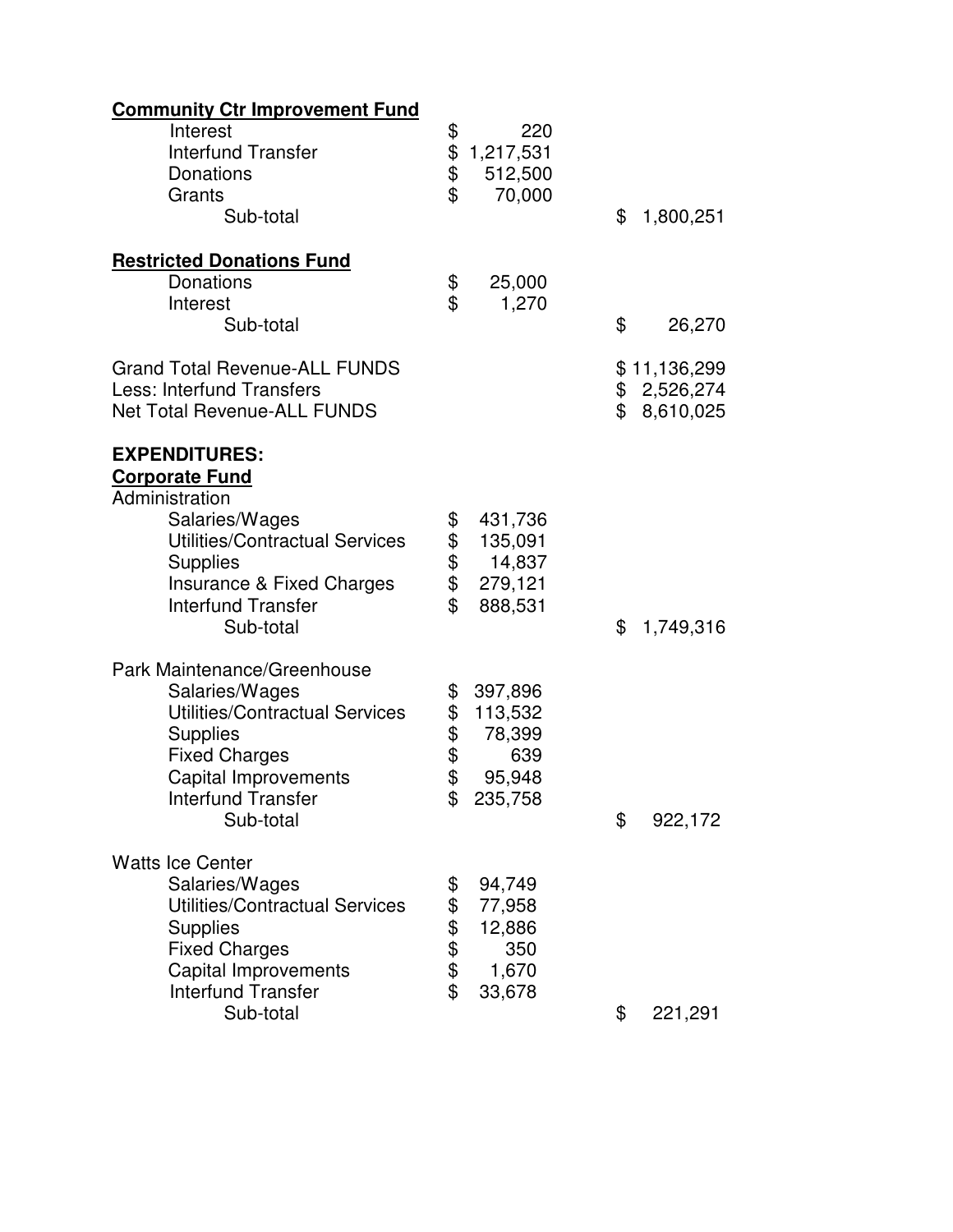| Beach/Boathouse                       |                    |               |
|---------------------------------------|--------------------|---------------|
| Salaries/Wages                        | \$<br>194,724      |               |
| <b>Utilities/Contractual Services</b> | \$<br>32,672       |               |
| <b>Supplies</b>                       | 18,401             |               |
| <b>Capital Improvements</b>           | \$<br>12,276       |               |
| <b>Interfund Transfer</b>             | \$<br>58,938       |               |
| Sub-total                             |                    | \$<br>317,011 |
|                                       |                    |               |
| <b>Total Expenditures-Corporate</b>   |                    | \$3,209,790   |
| <b>Recreation Fund</b>                |                    |               |
| Administration                        |                    |               |
| Salaries/Wages                        | \$<br>591,743      |               |
| Utilities/Contractual Services        | 392,388            |               |
| <b>Supplies</b>                       | \$\$\$\$<br>41,162 |               |
| <b>Fixed Charges</b>                  | 23,125             |               |
| Capital Improvements                  | 3,614              |               |
| <b>Interfund Transfer</b>             | \$<br>685,859      |               |
| Sub-total                             |                    | \$1,737,891   |
| Recreation                            |                    |               |
| Salaries/Wages                        | \$<br>493,949      |               |
| <b>Contractual Services</b>           | \$<br>979,327      |               |
| <b>Supplies</b>                       | \$<br>68,592       |               |
| Sub-total                             |                    | \$1,541,868   |
| Day Care                              |                    |               |
| Salaries/Wages                        | 274,420            |               |
| <b>Utilities/Contractual Services</b> | 58,495             |               |
| <b>Supplies</b>                       | \$\$\$\$<br>10,420 |               |
| Insurance & Fixed Charges             | 84,118             |               |
| <b>Interfund Transfer</b>             | \$<br>27,760       |               |
| Sub-total                             |                    | \$<br>455,213 |
|                                       |                    |               |
| <b>Total Expenditures-Recreation</b>  |                    | \$3,734,972   |
| <b>Special Recreation Fund</b>        |                    |               |
| <b>Contractual Services</b>           | \$<br>169,145      |               |
| <b>Interfund Transfer</b>             | \$<br>54,000       |               |
| Sub-total                             |                    | \$<br>223,145 |
|                                       |                    |               |
| <b>Pension/Retirement Fund</b>        |                    |               |
| Retirement                            |                    | \$<br>422,721 |
|                                       |                    |               |
| <b>Debt Service Fund</b>              |                    |               |
| Principal, Interest & Fees            |                    | \$1,251,966   |